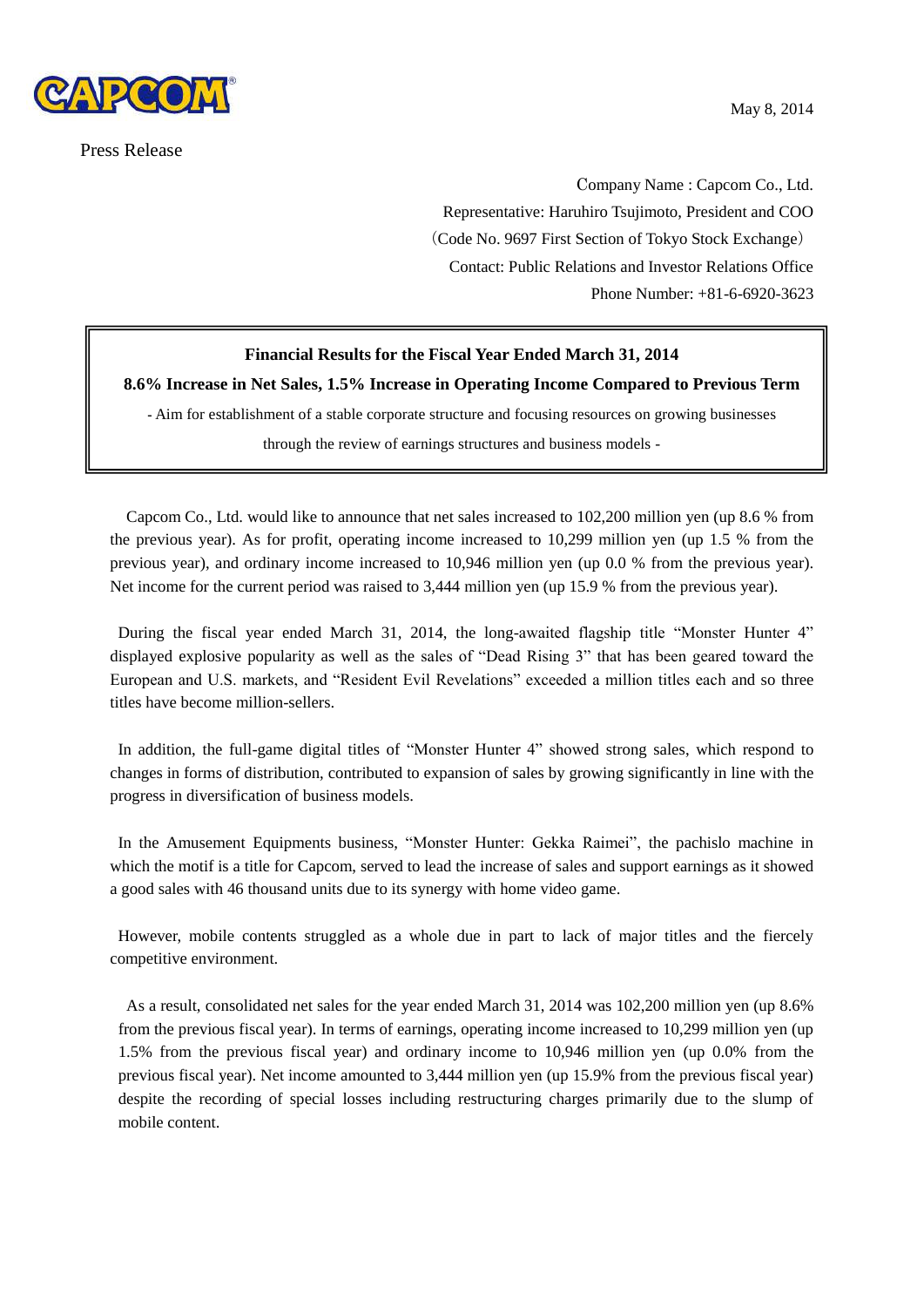Regarding the future prospects, Capcom will concentrate on inputting management resources in focused and growing businesses, through the review of earnings structures and business models, while aiming for the early rebuilding of Mobile Contents business. Capcom recognizes that in order to break through the present situation the important issue in management is the establishment of a corporate structure that secures stable earnings without being influenced by changes in the environment.

As for the forecast for the next fiscal year ending March 31, 2015, we expect 80,000 million yen in net sales and 10,500 million yen in operating income.

## 1. Consolidated Financial Results of the Year Ended March 31, 2014 (April 1, 2013 – March 31, 2014)

|                           | Net sales   | Operating income | Ordinary income | Net income   |
|---------------------------|-------------|------------------|-----------------|--------------|
|                           | Million Yen | Million Yen      | Million Yen     | Million Y en |
| Year ended March 31, 2014 | 102,200     | 10,299           | 10.946          | 3,444        |
| Year ended March 31, 2013 | 94,075      | 10,151           | 10.944          | 2,973        |

## 2. Forecast for the Fiscal Year Ending March 31, 2015

|                            | Net sales   | Operating     | Ordinary      | Net income  | Earnings per<br>share of |
|----------------------------|-------------|---------------|---------------|-------------|--------------------------|
|                            |             | <i>n</i> come | <i>n</i> come |             | common stock             |
|                            | Million Yen | Million Yen   | Million Yen   | Million Yen | Yen                      |
| Year ending March 31, 2015 | 80,000      | 10,500        | 10,200        | 6,600       | 117.37                   |

Note: Capcom discloses a full year business forecast, as it manages its business performance on an annual basis.

## 3. Status of Each Operational Department

## (1) Digital Contents

(Unit: Millions of Yen)

|                  | Year ended March 31, 2013 | Year ended March 31, 2014 | Difference $(\%)$ |
|------------------|---------------------------|---------------------------|-------------------|
| Net sales        | 63,636                    | 65,824                    | 3.4%              |
| Operating income | 7,062                     | 4.489                     | $-36.4%$          |
| Operating margin | 11.1%                     | 6.8%                      |                   |

- a. In the Digital Contents business, the featured title "Monster Hunter 4" (for Nintendo 3DS) was supported by overwhelming popularity, as mentioned above, and created a huge buzz even comparable to a sort of social phenomenon. Moreover, sales of "Dead Rising 3" (for Xbox One) that has been geared toward the European and U.S. markets, and "Resident Evil Revelations" (for PlayStation 3, Xbox 360, Wii U and PC) exceeded a million titles each and so three titles have become million-sellers.
- b. In addition, "Dragon's Dogma: Dark Arisen" (for PlayStation 3 and Xbox 360) showed firm sales while projected sales were basically achieved for "Phoenix Wright: Ace Attorney Dual Destinies" (for Nintendo 3DS).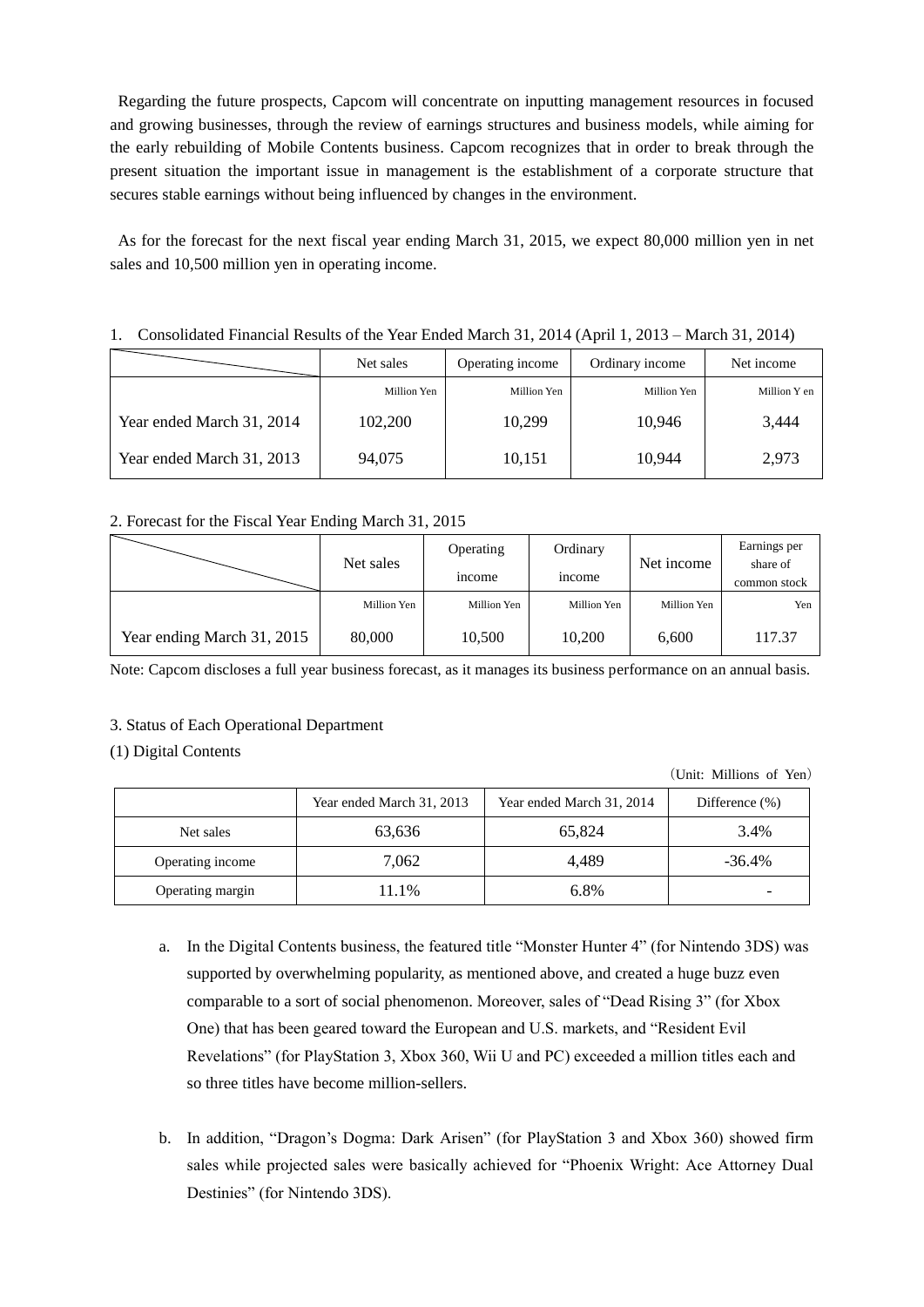Furthermore, full-game digital titles, which respond to changes in forms of distribution, contributed to the expansion of sales by growing significantly both at home and overseas in line with the progress in diversification of business models. This included the over-performance of "DuckTales: Remastered" for overseas in addition to the aforementioned "Monster Hunter 4" showing strong sales.

- c. Sales of "Lost Planet 3" (for PlayStation 3, Xbox 360 and PC), were below expectations due in part to intensifying competition in the European and U.S. markets.
- d. Meanwhile, the online game "Monster Hunter Frontier G" (for PC, Xbox 360, PlayStation 3 and Wii U) performed lower than anticipated, but the browser game "Onimusha Soul" which was distributed in Taiwan with the aim of expanding Capcom's business fields, garnered a great deal of attention and ranked first in popularity. This thereby marked the beginnings of gaining a foothold in the market for the local corporation, which was established two years ago.
- e. However, mobile contents underperformed as a whole due in part to a lack of major titles and the fiercely competitive environment even though "Monster Hunter Hunting Quest" performed steadily.
- f. As a result, net sales were 65,824 million yen (up 3.4% from the previous fiscal year), and operating income was 4,489 million yen (down 36.4% from the previous fiscal year).

|                  |                           |                           | (Unit: Millions of Yen) |
|------------------|---------------------------|---------------------------|-------------------------|
|                  | Year ended March 31, 2013 | Year ended March 31, 2014 | Difference $(\% )$      |
| Net sales        | 10.944                    | 10,620                    | $-3.0\%$                |
| Operating income | 1,709                     | 1,617                     | $-5.4\%$                |
| Operating margin | 15.6%                     | 15.2%                     |                         |

(2) Arcade Operations

a. In the Arcade Operations business, under the continuous stagnant market circumstances, Capcom has been working to expand customer base. In an effort to reach potential customers, Capcom developed elaborate activities such as conducting "free game experiencing tours" for middle-aged and seniors, and setting up "kids' corners" for pre-school children, while it endeavored to capture a wider range of customers including core customers, repeat customers and families by renovating arcades and holding various events.

b. However, the lack of high-performing game machines, intensification of competition with other entertainment and bad weather adversely impacted efforts to attract customers.